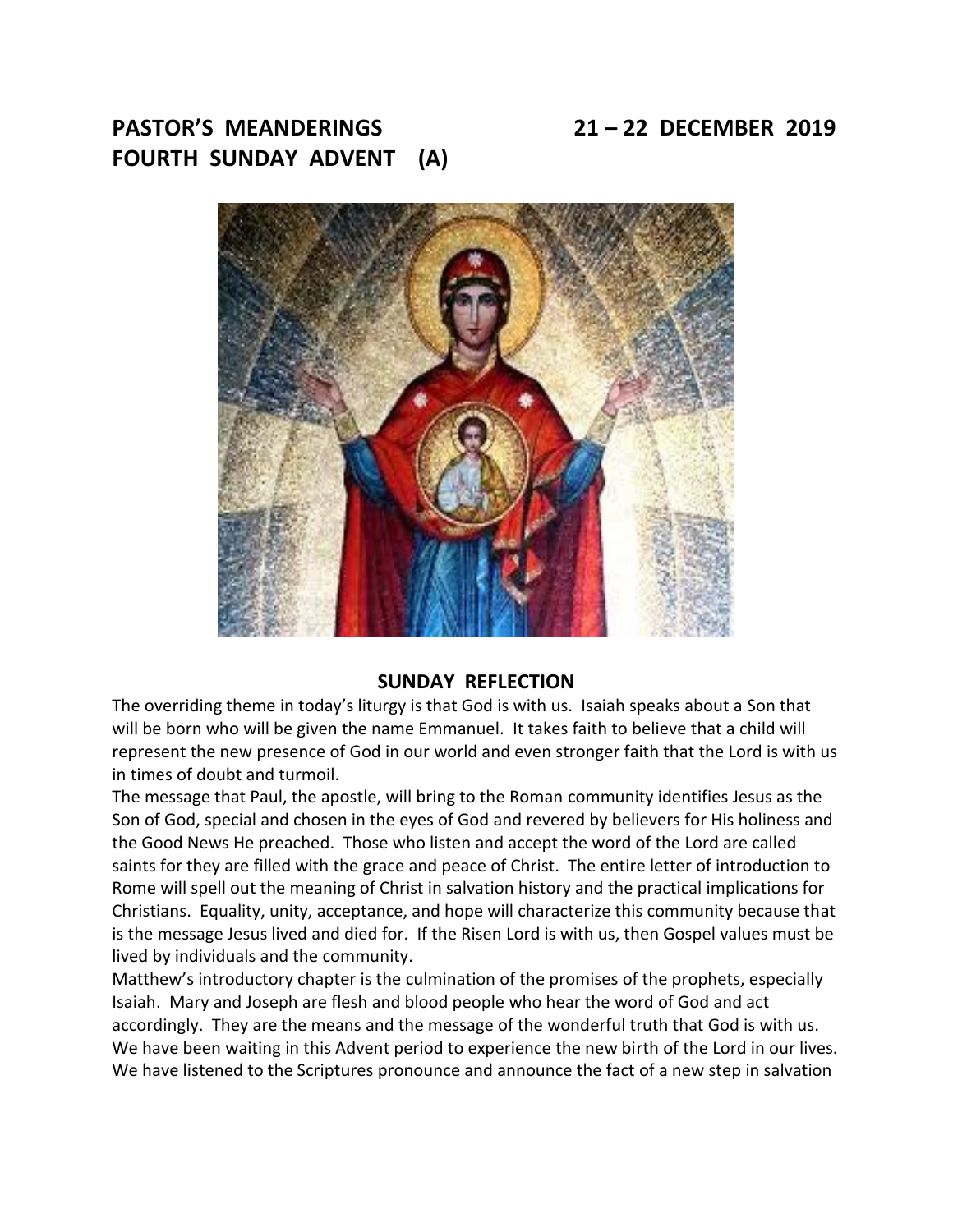history. The tradition and promises of Scripture come to fruition in the birth of Jesus that we will celebrate in a few days.

Let us reflect on how seriously we take the promise that God is with us in the person, Jesus. Do we, like Paul, preach the Good News with our words and actions? Do our families honor and respect every member as we see in the commitment and love of Mary and Joseph? There is so much to celebrate in this season of joy and so much challenge as we reflect on the biblical message.

**STEWARDSHIP:** When he discovered that Mary was with child, Joseph resolved to end their engagement with as little disgrace as possible. But obedient to the voice of God, he changed those plans and became instead the protector of the child Jesus and His mother, Mary. God grant that I may be as open to the leading of the Holy Spirit!

## **READINGS FOR CHRISTMAS 24 – 25 DEC '19**

**Is. 9:1-7:** A prophecy that there will be light for those who have been in darkness. The works of darkness will be overcome. Light will come with the birth of a child. The child, of the lineage of King David, will bring the reign of justice and peace to the world.

**Tit. 2:11-14:** The grace of God is given not just to this or that people but to the whole human race. Grace is a call to live for God in a way that has been made possible for all by the coming of the Savior. It brings with it hope of a blessedness to come when the Savior appears again. **Lk. 2:1-14:** WE are told in quite human terms about the time and place of the birth of Mary's child. But then the Angels and shepherds lift our minds to the wonder of who this child is – Savior, Christ the Lord – and to the way God will be glorified in Him and peace brought to the world.

# **READING FOR DAWN MASS OF CHRISTMAS**

**Is. 62:11-12:** The Savior comes to set His people free – free to be open to all who search for God.

**Tit. 3:4-7:** We must respond to the graciousness of God by being open to the Spirit of God – just as active in our re-birth through Baptism as in the birth of Jesus.

**Lk. 2:15-20:** It was time for the shepherds to go and see the truth of what they had heard from the angels. It is time for us to go and see in the light of faith what we have heard about the happenings at Bethlehem, and to do so with Mary.

# **READINGS FOR MASS DURING THE DAY OF CHRISTMAS**

**Isa. 52:7-10:** Here is a prophecy of homecoming and security. Home is where God is, and where God is there is room for everyone.

**Heb. 1:1-6:** What is given to us at Christmas is God's last word. It is God Himself who speaks to us in the person of His Son, the Son who came among us and is speaking on our behalf today in heaven.

**Jn. 1:1-18:** St. John brings us behind the story of Bethlehem, back to where it began in the eternal being of God. The Word, co-eternal with God and through whom everything was made, comes into the created world to give it a new beginning and to be Himself a new light in it. In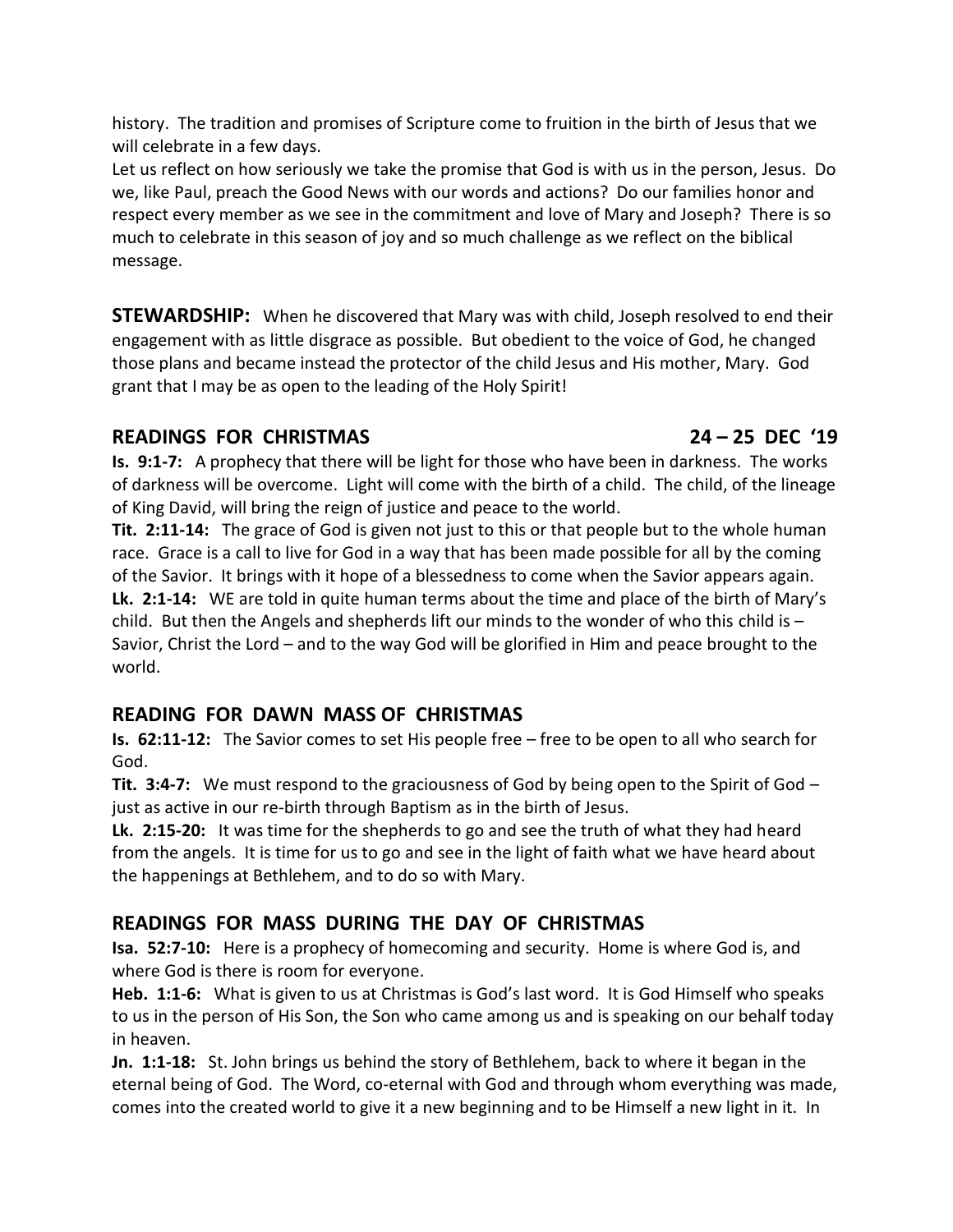Him, the Word made flesh, the glory of God finally shines in its fullness and of that fullness we have all received.

## **READINGS FOR THE FEAST OF THE HOLY FAMILY OF JESUS, MARY AND JOSEPH 28 – 29 DEC '19**

**Sir. 3:2-6, 12-14:** A writer from the Jewish wisdom tradition encourages ongoing respect for parents.

**Col. 3:12-21:** An early Christian writer lists qualities that should be present in any Christian community – kindness, forbearance, patience, love. He adds in advice copies from Greek household codes.

**Mt. 2:13-15, 19-23:** Joseph is guided by God to protect the family He forms with Mary and with Jesus.

## **MARY THE THIRD FIGURES OF ADVENT**

## **Mary in peril**

The season of Advent builds to its presentation of Mary. Because of our familiarity with the gospel on the fourth Sunday, we may have become hardened to the seriousness of what is happening here. Joseph is about to divorce Mary because he presumes she has committed adultery. Mary has been found to be pregnant before she and Joseph have lived together as husband and wife. Joseph is described as "an upright man," which means he lived as an observer of the Law of Moses. Taken strictly, this Law demanded that anyone who committed adultery should be stoned.

There was a more lenient" out" that could be taken, and that was a quiet divorce. This is what Joseph was going to do. Because he was a merciful man, he was not going to have a public trial in which Mary would be accused of her crime. The gospel tells us that "he was unwilling to expose her to public disgrace." We might wonder how much comfort this would have given to a very young pregnant Jewish woman. At this point, fortunately, Joseph has a dream. More fortunately, he listens to it.

## **Mary's silent hope**

Though our attention is centered on Joseph, Mary is equally central – the silent, pregnant Mary. She is present as one waiting in hope for God to act. For there is no other means to go on with life, drawing on the inner strength, the presence of the living God. It alerts us to the possibility of facing total darkness in a spirit of hope. Angels come in God's good time.

The pregnant Mary reminds us that new life comes at its own rate of growth, according to laws that do not yield to a desire for quick results. She speaks to all of us caught up in a fast-paced world. In a culture that disposes quickly of what isn't working, that has little patience with either fragility or weakness, Mary reminds us that we have to wait for some things.

Like her, we may be called to witness to a God who works in the fullness of time, which can be excruciatingly slow for those who live by a schedule. But God proves to be a God of new life, a God who is Emmanuel, God-with-us.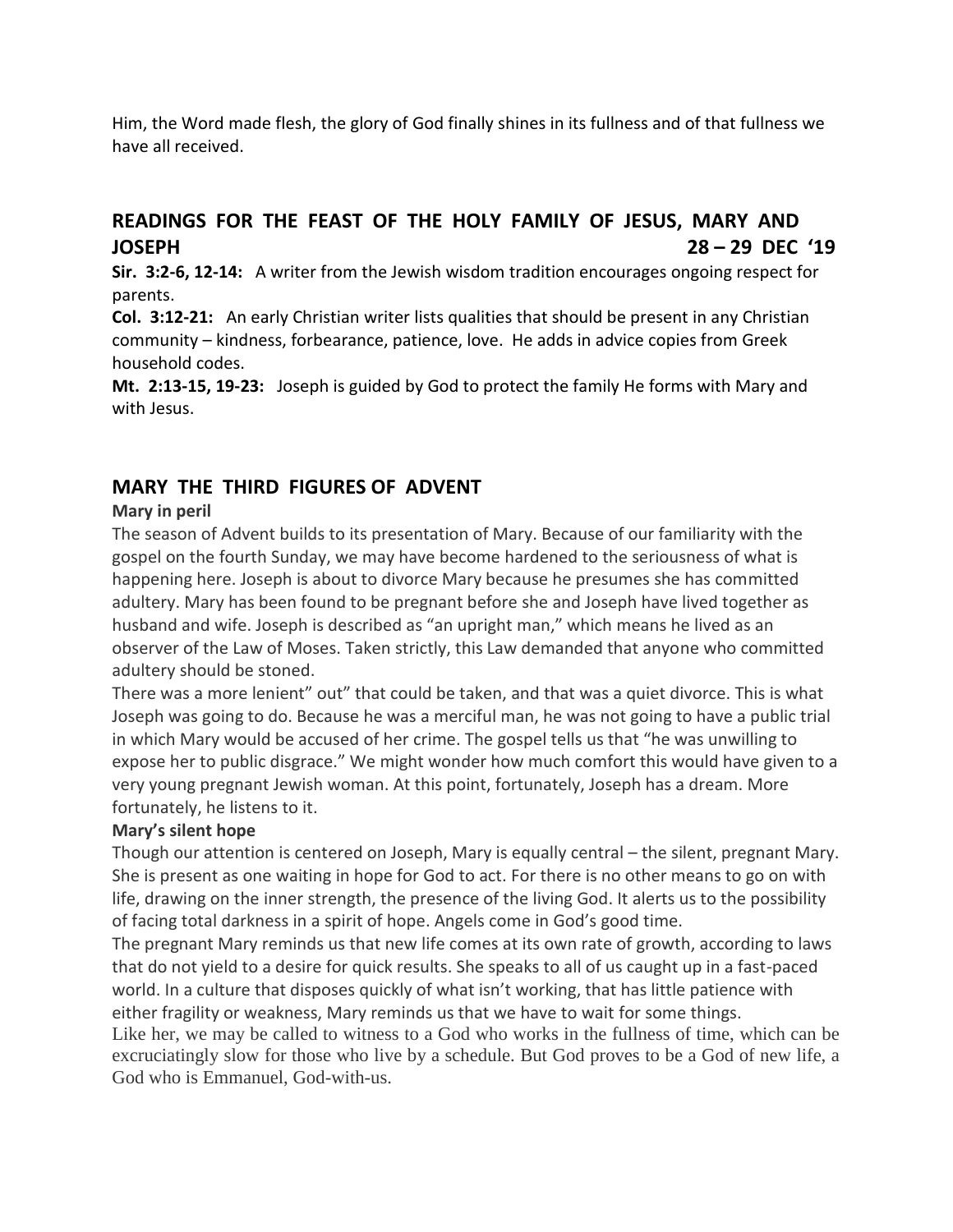Advent presents us with three companions. Each speaks to us of waiting – in desperation, in excitement, in silent hope. During a season when we can become easily frazzled and anxious about many things, when loneliness and loss can threaten to overwhelm us, we can know that we are not alone. We have with us, among others, a faith-filled trio who point toward an abiding Presence who continues to breathe the divine Spirit into us, bringing to new birth sons and daughters of the living God.

### **ICON: OUR LADY OF THE SIGN**

The icon of Our Lady of the Sign is an icon of the Most Holy Virgin, called "Theotokos" , Mother of God. This term, appeared in the region of Alexandria, Egypt in the first half of the 3<sup>rd</sup> century. In 431 at the Council of Ephesus (Turkey), the council Fathers formally declared Mary, the Mother of God.

The imagery of this icons is based on the words of the Prophet Isaiah's message, "Therefore, the Lord Himself will give you a sign. The virgin will be with child and will give birth to a Son, and will call Him Emmanuel (meaning, God with us.)" Is. 7:14

The title of this icon is the term for a particular type of icon of the Theotokos (Virgin Mary), facing the viewer directly, depicted either full length or half, with her hands raised in the *orans* (prayer) position, and with the image of the Child Jesus depicted within a round aureole upon her breast. This type of image was already evident in the catacombs of the first Christians. The icon depicts the Theotokos during the Annunciation at the moment of saying, "May it be done to me according to Your word." (Lk.1:38)

The image of the Christ child represents Him at the moment of His conception in the womb of the Virgin. He is depicted not as a fetus, but rather vested in divine robes, and often holding a scroll, symbolic of His role as teacher. Sometimes His robes are gold or white, symbolizing divine glory; sometimes that are blue and red, symbolizing the two natures of Christ (divine and human). His face is depicted as that of an old man, indicating the Christian teaching that He was at one and the same time both a fully-human infant and fully the eternal God, one of the Trinity. His right hand is raised in blessing.

Mary is sometimes called "Platitera", i.e. "Greater than Heaven", since the Virgin has conceived in her womb Him whom the heavens can not contain. The three stars on the Virgin (forehead, right shoulder, left shoulder) signify that she was a virgin before, during and after the birth of Christ. She is dedicated to the coming of the Kingdom of the Son of God.



**PRAYERS**

*Glory to God in the highest!*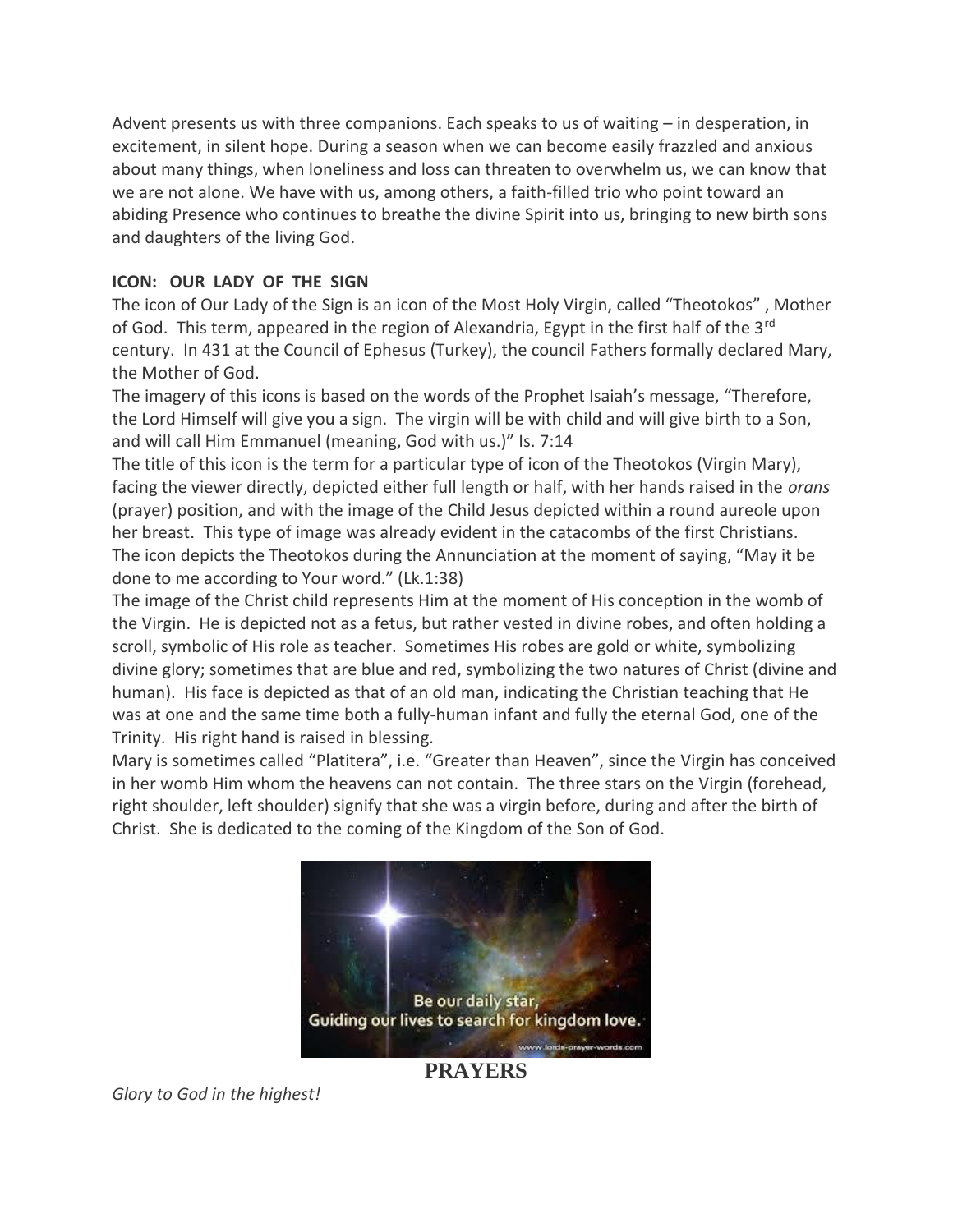My precious Lord, Jesus, I adore You with profound love and rejoice in the celebration of Your birth. Your love for us is unfathomable, it is glorious transforming, awe-inspiring, and deeply personal. You chose to come and dwell among us, being born into poverty, rejection and humility. Yet Your mother knew whom she bore, Her heart was filled with the tenderest love as she adored her Child and her God. Help me, dear Lord, to come to love You with the heart of Your mother. Invite me to adore You with St. Joseph and the poor shepherds. Reveal to me the glorious power of Your birth and change my life on account of this perfect gift of Yourself. I love You, dear Lord Jesus. Help me to love You with all my heart. Newborn Savior of the World, I trust in You. Mother Mary and St. Joseph, pray for me and for all. Amen.

> "He was created of a mother whom He created. He was carried by hands that He formed. He cried in the manger in wordless infancy. He, the Word, without whom all human eloquence is mute."

> > **St Augustine**